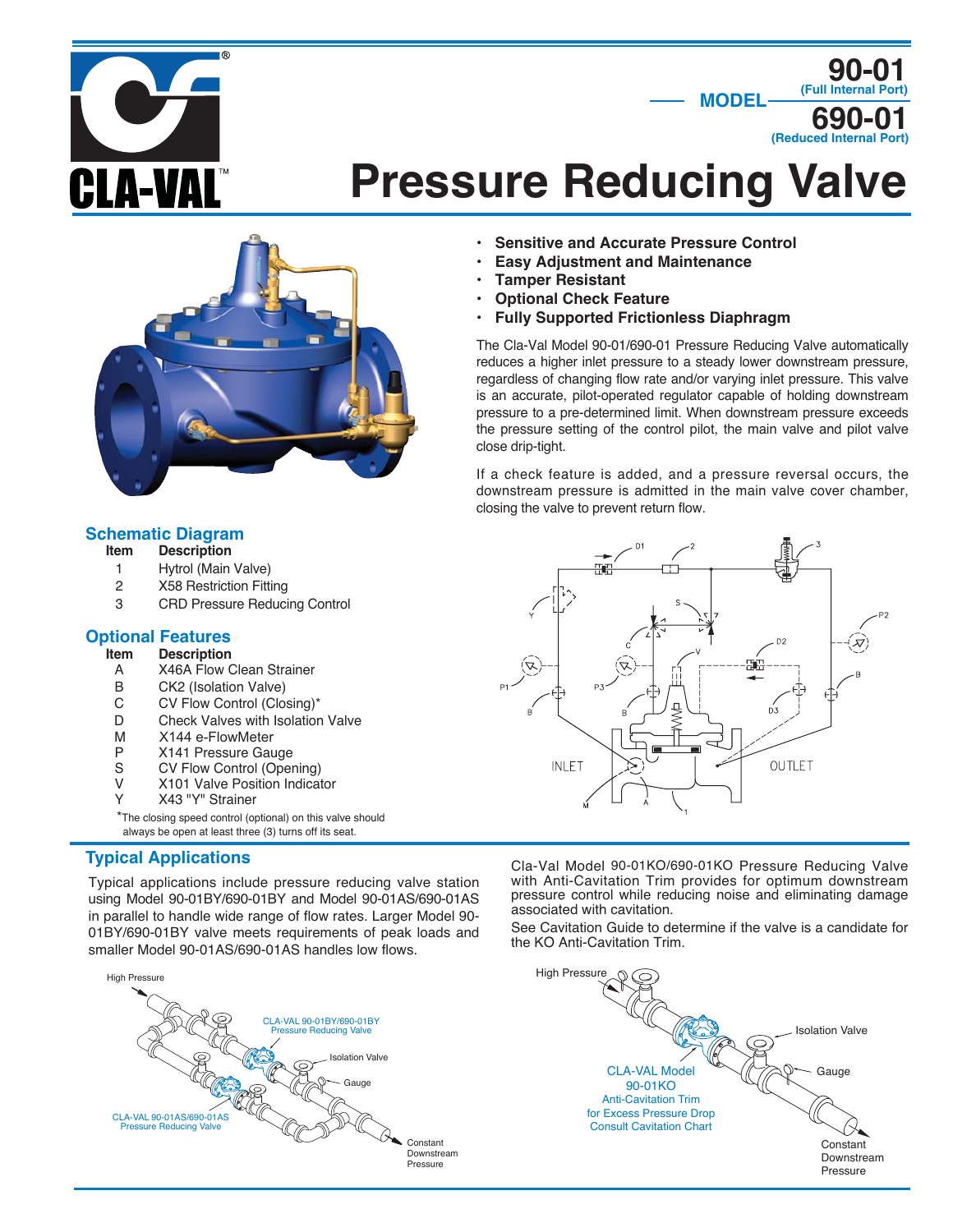## **Model 90-01** (Uses Basic Valve Model 100-01)

# **Dimensions**<br>(In inches)

**Pressure Ratings** (Recommended Maximum Pressure - psi)

|                          |                     | <b>Pressure Class</b> |              |              |                  |                 |  |  |  |  |  |  |
|--------------------------|---------------------|-----------------------|--------------|--------------|------------------|-----------------|--|--|--|--|--|--|
| Valve Body & Cover       |                     |                       | Flanged      |              | Grooved Threaded |                 |  |  |  |  |  |  |
| Grade                    | Material            | ANSI<br>Standards*    | 150<br>Class | 300<br>Class | 300<br>Class     | End‡<br>Details |  |  |  |  |  |  |
| ASTM A536                | Ductile Iron B16.42 |                       | 250          | 400          | 400              | 400             |  |  |  |  |  |  |
| ASTM A216-WCB Cast Steel |                     | B <sub>16.5</sub>     | 285          | 400          | 400              | 400             |  |  |  |  |  |  |
| <b>ASTM B62</b>          | <b>Bronze</b>       | B16.24                | 225          | 400          | 400              | 400             |  |  |  |  |  |  |
|                          |                     |                       |              |              |                  |                 |  |  |  |  |  |  |

Note: \* ANSI standards are for flange dimensions only. Flanged valves are available faced but not drilled. ‡ End Details machined to ANSI B2.1 specifications.

**Valves for higher pressure are available; consult factory for details**

### **Materials**

| Component                                                                                                          | <b>Standard Material Combinations</b> |                                             |               |  |  |  |  |  |  |
|--------------------------------------------------------------------------------------------------------------------|---------------------------------------|---------------------------------------------|---------------|--|--|--|--|--|--|
| Body & Cover                                                                                                       | Ductile Iron                          | Cast Steel                                  | <b>Bronze</b> |  |  |  |  |  |  |
| Available Sizes                                                                                                    | $1" - 36"$                            | $1" - 16"$                                  | $1" - 16"$    |  |  |  |  |  |  |
| Disc Retainer &<br>Diaphragm Washer                                                                                | Cast Iron                             | Cast Steel<br><b>Bronze</b>                 |               |  |  |  |  |  |  |
| Trim: Disc Guide,<br>Seat & Cover Bearing                                                                          | Bronze is Standard                    |                                             |               |  |  |  |  |  |  |
|                                                                                                                    | Stainless Steel is Optional           |                                             |               |  |  |  |  |  |  |
| Disc                                                                                                               | Buna-N® Rubber                        |                                             |               |  |  |  |  |  |  |
| Diaphragm                                                                                                          |                                       | Nylon Reinforced Buna-N <sup>®</sup> Rubber |               |  |  |  |  |  |  |
| Stem, Nut & Spring                                                                                                 | <b>Stainless Steel</b>                |                                             |               |  |  |  |  |  |  |
| For material options not listed, consult factory.<br>Cla-Val manufactures valves in more than 50 different alloys. |                                       |                                             |               |  |  |  |  |  |  |

# **Model 90-01 Dimensions** (In Inches)



AAAA

Shaded area use 90-66 E-Sheet

| Valve Size (Inches)            |                          | 11/4                     | 11/2                     | 2     | 21/2                     | 3     | 4     | 6                        | 8            | 10    | 12    | 14    | 16    | 18    | 20                       | 24    | 30             | 36             |
|--------------------------------|--------------------------|--------------------------|--------------------------|-------|--------------------------|-------|-------|--------------------------|--------------|-------|-------|-------|-------|-------|--------------------------|-------|----------------|----------------|
| <b>A</b> Threaded              | 7.25                     | 7.25                     | 7.25                     | 9.38  | 11.00                    | 12.50 | —     |                          |              |       |       |       |       |       |                          |       |                |                |
| <b>AA 150 ANSI</b>             | $\overline{\phantom{0}}$ | $\overline{\phantom{0}}$ | 8.50                     | 9.38  | 11.00                    | 12.00 | 15.00 | 20.00                    | 25.38        | 29.75 | 34.00 | 39.00 | 41.38 | 46.00 | 52.00                    | 61.50 | 63.00          | 76.00          |
| AAA 300 ANSI                   |                          |                          | 9.00                     | 10.00 | 11.62                    | 13.25 | 15.62 | 21<br>-00                | 26.38        | 31.12 | 35.50 | 40.50 | 43.50 | 47.64 | 53.62                    | 63.24 | 64.50          | 76.00          |
| <b>AAAA</b> Grooved End        |                          | —                        | 8.50                     | 9.00  | 11.00                    | 12.50 | 15.00 | 20.00                    | 25.38        |       |       |       |       |       |                          |       |                |                |
| <b>B</b> Dia                   | 5.62                     | 5.62                     | 5.62                     | 6.62  | 8.00                     | 9.12  | 11.50 | 15.75                    | 20.00        | 23.62 | 28.00 | 32.75 | 35.50 | 41.50 | 45.00                    | 53.16 | 56.00          | 66.00          |
| C Max.                         | 5.50                     | 5.50                     | 5.50                     | 6.50  | 7.56                     | 8.19  | 10.62 | 13.38                    | 16.00        | 17.12 | 20.88 | 24.19 | 25.00 | 39.06 | 41.90                    | 43.93 | 54.60          | 61.50          |
| <b>CC</b> Max. Grooved End     | $\overline{\phantom{0}}$ | -                        | 4.75                     | 5.75  | 6.88                     | 7.25  | 9.31  | 12.12                    | 14.62        |       |       |       |       |       |                          |       |                |                |
| <b>D</b> Threaded              | 3.25                     | 3.25                     | 3.25                     | 4.75  | 5.50                     | 6.25  | —     |                          |              |       |       |       |       |       |                          |       |                |                |
| <b>DD</b> 150 ANSI             | -                        | -                        | 4.00                     | 4.75  | 5.50                     | 6.00  | 7.50  | 10.00                    | 12.69        | 14.88 | 17.00 | 19.50 | 20.81 | —     | $\overline{\phantom{0}}$ | 30.75 | -              |                |
| <b>DDD 300 ANSI</b>            |                          |                          | 4.25                     | 5.00  | 5.88                     | 6.38  | 7.88  | 10.50                    | 13.25        | 15.56 | 17.75 | 20.25 | 21.62 |       | -                        | 31.62 |                |                |
| <b>DDDD</b> Grooved End        | —                        |                          | $\overline{\phantom{0}}$ | 4.75  | $\overline{\phantom{0}}$ | 6.00  | 7.50  | $\overline{\phantom{0}}$ | —            |       |       |       |       |       |                          |       |                |                |
| Е                              | 1.12                     | 1.12                     | 1.12                     | 1.50  | 1.69                     | 2.06  | 3.19  | 4.31                     | 5.31         | 9.25  | 10.75 | 12.62 | 15.50 | 12.95 | 15.00                    | 17.75 | 21.31          | 24.56          |
| <b>EE</b> Grooved End          | —                        |                          | 2.00                     | 2.50  | 2.88                     | 3.12  | 4.25  | 6.00                     | 7.56         |       |       |       |       |       |                          |       |                |                |
| <b>F</b> 150 ANSI              | -                        |                          | 2.50                     | 3.00  | 3.50                     | 3.75  | 4.50  | 5.50                     | 6.75         | 8.00  | 9.50  | 10.50 | 11.75 | 15.00 | 16.50                    | 19.25 | 22.50          | 25.60          |
| <b>FF 300 ANSI</b>             | -                        | —                        | 3.06                     | 3.25  | 3.75                     | 4.13  | 5.00  | 6.25                     | 7.50         | 8.75  | 10.25 | 11.50 | 12.75 | 15.00 | 16.50                    | 19.25 | 24.00          | 25.60          |
| <b>G</b> Threaded              | 1.88                     | 1.88                     | 1.88                     | 3.25  | 4.00                     | 4.50  | —     | -                        |              |       |       |       |       |       |                          |       |                |                |
| <b>GG 150 ANSI</b>             | —                        | -                        | 4.00                     | 3.25  | 4.00                     | 4.00  | 5.00  | 6.00                     | 8.00         | 8.62  | 13.75 | 14.88 | 15.69 |       | $\overline{\phantom{0}}$ | 22.06 |                |                |
| <b>GGG 300 ANS</b>             | —                        | —                        | 4.25                     | 3.50  | 4.31                     | 4.38  | 5.31  | 6.50                     | 8.50         | 9.31  | 14.50 | 15.62 | 16.50 |       | -                        | 22.90 |                |                |
| <b>GGGG</b> Grooved End        | —                        | -                        | $\overline{\phantom{0}}$ | 3.25  | $\overline{\phantom{0}}$ | 4.25  | 5.00  | $\overline{\phantom{0}}$ |              |       |       |       |       |       |                          |       |                |                |
| <b>H</b> NPT Body Tapping      | .375                     | .375                     | .375                     | .375  | .50                      | .50   | .75   | .75                      |              |       | 1     | 1     |       | 1     | 1                        |       | $\overline{2}$ | 2              |
| <b>J NPT Cover Center Plug</b> | .25                      | .25                      | .25                      | .50   | .50                      | .50   | .75   | .75                      |              |       | 1.25  | 1.5   | 2     | 1.5   | 1.5                      | 1.5   | $\overline{2}$ | $\overline{2}$ |
| <b>K</b> NPT Cover Tapping     | .375                     | .375                     | .375                     | .375  | .50                      | .50   | .75   | .75                      |              |       | 1     |       |       |       | 1                        | H     | $\overline{2}$ | $\overline{c}$ |
| <b>Stem Travel</b>             | 0.4                      | 0.4                      | 0.4                      | 0.6   | 0.7                      | 0.8   | 1.1   | 1.7                      | 2.3          | 2.8   | 3.4   | 4.0   | 4.5   | 5.1   | 5.63                     | 6.75  | 7.5            | 8.5            |
| Approx. Ship Wt. Lbs.          | 15                       | 15                       | 15                       | 35    | 50                       | 70    | 140   | 285                      | 500          | 780   | 1165  | 1600  | 2265  | 2982  | 3900                     | 6200  | 7703           | 1720           |
| <b>X</b> Pilot System          | 11                       | 11                       | 11                       | 13    | 14                       | 15    | 17    | 29                       | 31           | 33    | 36    | 40    | 40    | 43    | 47                       | 68    | 79             | 85             |
| Y Pilot System                 | 9                        | 9                        | 9                        | 9     | 10                       | 11    | 12    | 20                       | 22           | 24    | 26    | 29    | 30    | 32    | 34                       | 39    | 40             | 45             |
| <b>Z</b> Pilot System          | 9                        | 9                        | 9                        | 9     | 10                       | 11    | 12    | 20                       | 22<br>$\sim$ | 24    | 26    | 29    | 30    | 32    | 34                       | 39    | 42<br>1.121    | 47             |

Note: The top two flange holes on valve size 36 are threaded to 1 1/2"-6 UNC.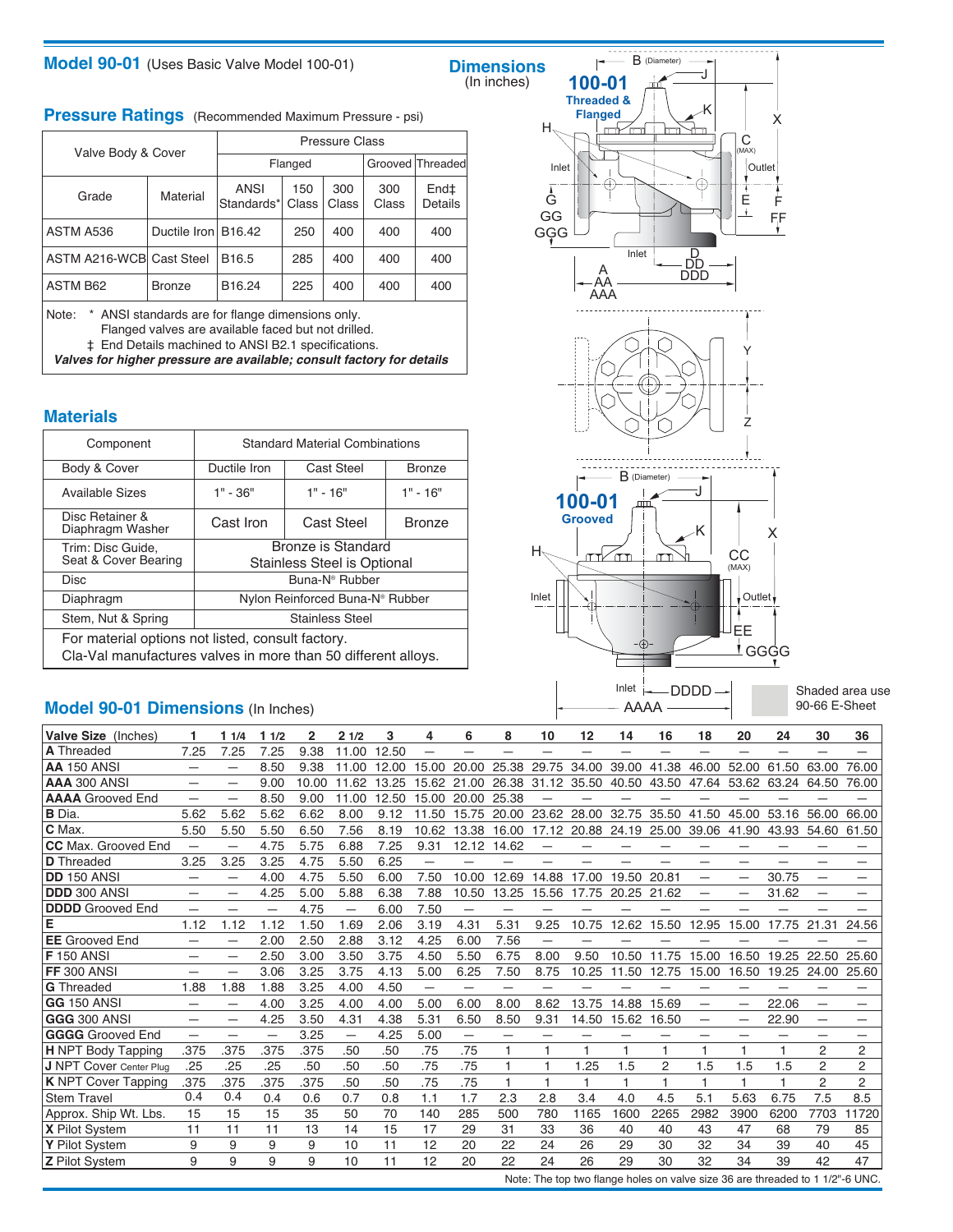# **Model 690-01** (Uses Basic Valve Model 100-20)

#### **Dimensions** (In inches)

# **Pressure Ratings** (Recommended Maximum Pressure - psi)

|                                                                                                                  |               | <b>Pressure Class</b> |              |              |  |  |  |  |  |
|------------------------------------------------------------------------------------------------------------------|---------------|-----------------------|--------------|--------------|--|--|--|--|--|
| Valve Body & Cover                                                                                               |               | Flanged               |              |              |  |  |  |  |  |
| Grade                                                                                                            | Material      | ANSI<br>Standards*    | 150<br>Class | 300<br>Class |  |  |  |  |  |
| ASTM A536                                                                                                        | Ductile Iron  | B <sub>16.42</sub>    | 250          | 400          |  |  |  |  |  |
| ASTM A216-WCB                                                                                                    | Cast Steel    | B <sub>16.5</sub>     | 400          |              |  |  |  |  |  |
| <b>ASTM B62</b>                                                                                                  | <b>Bronze</b> | B16.24                | 225          | 400          |  |  |  |  |  |
| Note:<br>* ANSI standards are for flange dimensions only.<br>Flanged valves are available faced but not drilled. |               |                       |              |              |  |  |  |  |  |

**Valves for higher pressure are available; consult factory for details**

### **Materials**

| Component                                                                                                          | <b>Standard Material Combinations</b>                    |                                             |               |  |  |  |  |  |
|--------------------------------------------------------------------------------------------------------------------|----------------------------------------------------------|---------------------------------------------|---------------|--|--|--|--|--|
| Body & Cover                                                                                                       | Ductile Iron                                             | Cast Steel                                  | <b>Bronze</b> |  |  |  |  |  |
| <b>Available Sizes</b>                                                                                             | $3" - 48"$                                               | $3" - 16"$                                  |               |  |  |  |  |  |
| Disc Retainer &<br>Diaphragm Washer                                                                                | Cast Iron                                                | <b>Cast Steel</b>                           | <b>Bronze</b> |  |  |  |  |  |
| Trim: Disc Guide,<br>Seat & Cover Bearing                                                                          | Bronze is Standard<br><b>Stainless Steel is Optional</b> |                                             |               |  |  |  |  |  |
| <b>Disc</b>                                                                                                        | Buna-N <sup>®</sup> Rubber                               |                                             |               |  |  |  |  |  |
| Diaphragm                                                                                                          |                                                          | Nylon Reinforced Buna-N <sup>®</sup> Rubber |               |  |  |  |  |  |
| Stem, Nut & Spring                                                                                                 |                                                          | <b>Stainless Steel</b>                      |               |  |  |  |  |  |
| For material options not listed, consult factory.<br>Cla-Val manufactures valves in more than 50 different alloys. |                                                          |                                             |               |  |  |  |  |  |

# **Model 690-01 Dimensions** (In Inches)

| Valve Size (Inches)            | 3               | 4     | 6     | 8     | 10    | 12    | 14                                                                                     | 16    | 18    | 20             | 24    | 30    | 36             | 42             | 48             |
|--------------------------------|-----------------|-------|-------|-------|-------|-------|----------------------------------------------------------------------------------------|-------|-------|----------------|-------|-------|----------------|----------------|----------------|
| <b>A</b> 150 ANSI              | 10.25           | 13.88 | 17.75 | 21.38 | 26.00 | 30.00 | 34.25                                                                                  | 35.00 | 42.12 | 48.00          | 48.00 | 63.25 | 65.00          | 76.00          | 94.50          |
| <b>AA 300 ANSI</b>             | 11.00           | 14.50 | 18.62 | 22.38 | 27.38 | 31.50 | 35.75                                                                                  | 36.62 | 43.63 | 49.62          | 49.75 | 63.75 | 67.00          | 76.00          | 94.50          |
| <b>B</b> Dia.                  | 6.62            | 9.12  | 11.50 | 15.75 | 20.00 | 23.62 | 27.47                                                                                  | 28.00 | 35.44 | 35.44          | 35.44 | 53.19 | 56.00          | 66.00          | 66.00          |
| C Max.                         | 7.00            | 8.62  | 11.62 | 15.00 | 17.88 | 21.00 | 20.88                                                                                  | 25.75 | 25.00 | 31.00          | 31.00 | 43.94 | 54.60          | 61.50          | 61.50          |
| <b>D</b> 150 ANSI              | $\qquad \qquad$ | 6.94  | 8.88  | 10.69 | $CF*$ | $CF*$ | $CF*$                                                                                  | $CF*$ | $CF*$ | $CF*$          | $CF*$ | —     |                |                |                |
| <b>DD</b> 300 ANSI             | $\qquad \qquad$ | 7.25  | 9.38  | 11.19 | $CF*$ | $CF*$ | $CF*$                                                                                  | $CF*$ | $CF*$ | $CF*$          | $CF*$ | —     | -              |                |                |
| <b>E</b> 150 ANSI              | $\qquad \qquad$ | 5.50  | 6.75  | 7.25  | $CF*$ | $CF*$ | $CF*$                                                                                  | $CF*$ | $CF*$ | $CF*$          | $CF*$ | -     | -              |                |                |
| EE 300 ANSI                    |                 | 5.81  | 7.25  | 7.75  | $CF*$ | $CF*$ | $CF*$                                                                                  | $CF*$ | $CF*$ | $CF*$          | $CF*$ | -     |                |                |                |
| <b>F</b> 150 ANSI              | 3.75            | 4.50  | 5.50  | 6.75  | 8.00  | 9.50  | 11.00                                                                                  | 11.75 | 15.88 | 14.56          | 17.00 | 19.88 | 25.50          | 28.00          | 31.50          |
| FF 300 ANSI                    | 4.12            | 5.00  | 6.25  | 7.50  | 8.75  | 10.25 | 11.50                                                                                  | 12.75 | 15.88 | 16.06          | 19.00 | 22.00 | 27.50          | 28.00          | 31.50          |
| <b>H</b> NPT Body Tapping      | .375            | .50   | .75   | .75   |       |       |                                                                                        |       | 1     | 1              | 1     | 1     | $\overline{2}$ | 2              | $\overline{2}$ |
| <b>J</b> NPT Cover Center Plug | .50             | .50   | .75   | .75   |       |       | 1.25                                                                                   | 1.25  | 2     | $\overline{2}$ | 2     | 2     | 2              | $\overline{c}$ | 2              |
| <b>K</b> NPT Cover Tapping     | .375            | .50   | .75   | .75   |       |       | 1                                                                                      | 1     | 1     | 1              | 1     | H     | 2              | 2              | $\overline{2}$ |
| <b>Stem Travel</b>             | 0.6             | 0.8   | 1.1   | 1.7   | 2.3   | 2.8   | 3.4                                                                                    | 3.4   | 3.4   | 4.5            | 4.5   | 6.5   | 7.5            | 8.5            | 8.5            |
| Approx. Ship Wt. Lbs.          | 45              | 85    | 195   | 330   | 625   | 900   | 1250                                                                                   | 1380  | 2365  | 2551           | 2733  | 6500  | 8545           | 12450          | 13100          |
| X Pilot System                 | 13              | 15    | 27    | 30    | 33    | 36    | 36                                                                                     | 41    | 40    | 46             | 55    | 68    | 79             | 85             | 86             |
| Y Pilot System                 | 10              | 11    | 18    | 20    | 22    | 24    | 26                                                                                     | 26    | 30    | 30             | 30    | 39    | 40             | 45             | 47             |
| Z Pilot System                 | 10              | 11    | 18    | 20    | 22    | 24    | 26                                                                                     | 26    | 30    | 30             | 30    | 39    | 42             | 47             | 49             |
| *Consult Factory               |                 |       |       |       |       |       | Note: The top two flange holes on valve sizes 36 thru 48 are threaded to 1 1/2"-6 UNC. |       |       |                |       |       |                |                |                |





| Shaded area use |  |
|-----------------|--|
| 690-66 E-Sheet  |  |